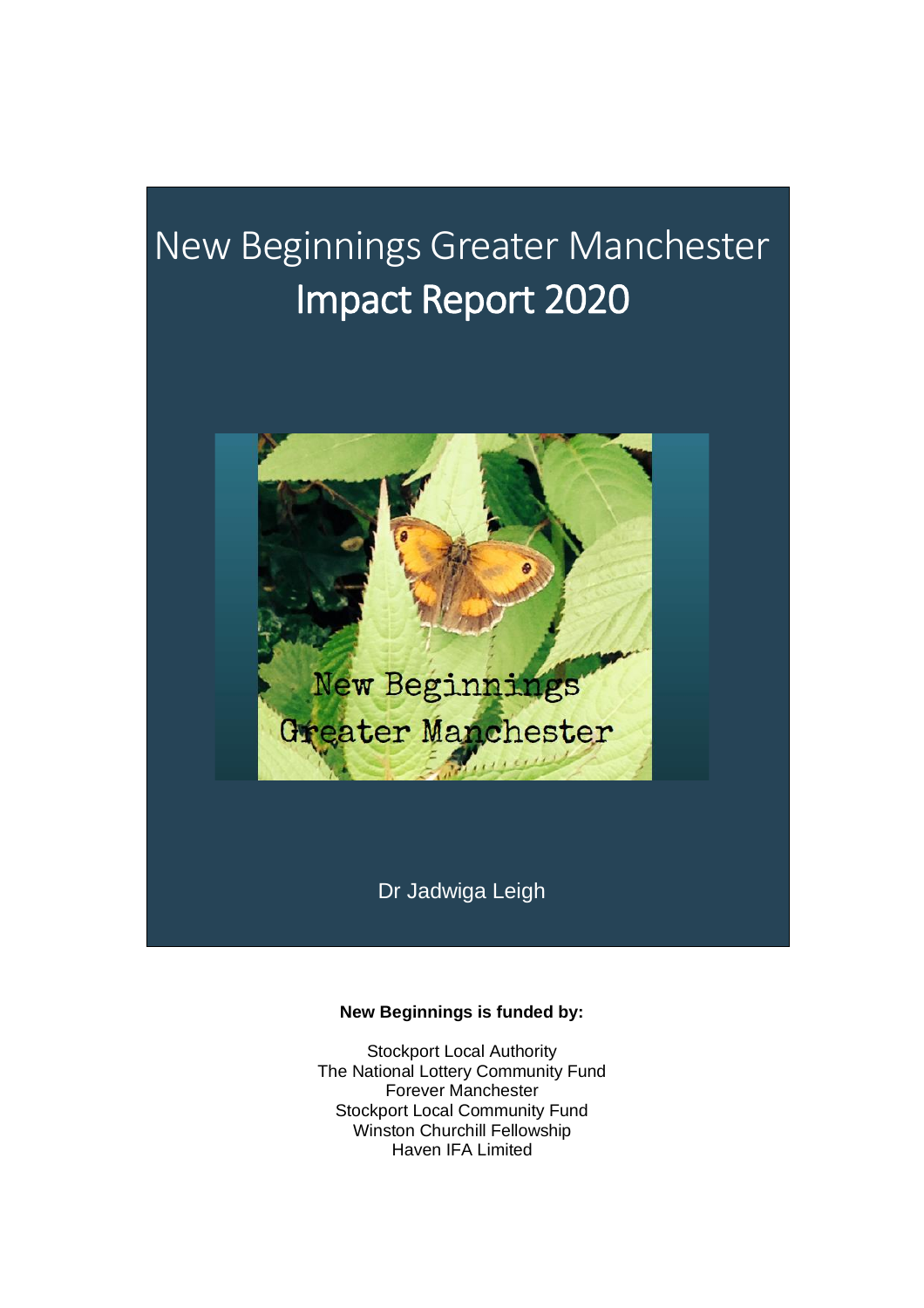# **Contents**

| 1.                                                                                     |  |
|----------------------------------------------------------------------------------------|--|
| 1.1.                                                                                   |  |
|                                                                                        |  |
|                                                                                        |  |
|                                                                                        |  |
| 2. Detailed data of parents who have completed the New Beginnings programme  8         |  |
| 2.1 Parents who have completed the programme and remain with their children            |  |
|                                                                                        |  |
|                                                                                        |  |
|                                                                                        |  |
|                                                                                        |  |
| 3.2 Parents who do complete the programme but who do not remain with their children 13 |  |
|                                                                                        |  |
|                                                                                        |  |
|                                                                                        |  |
|                                                                                        |  |
|                                                                                        |  |
|                                                                                        |  |
|                                                                                        |  |
|                                                                                        |  |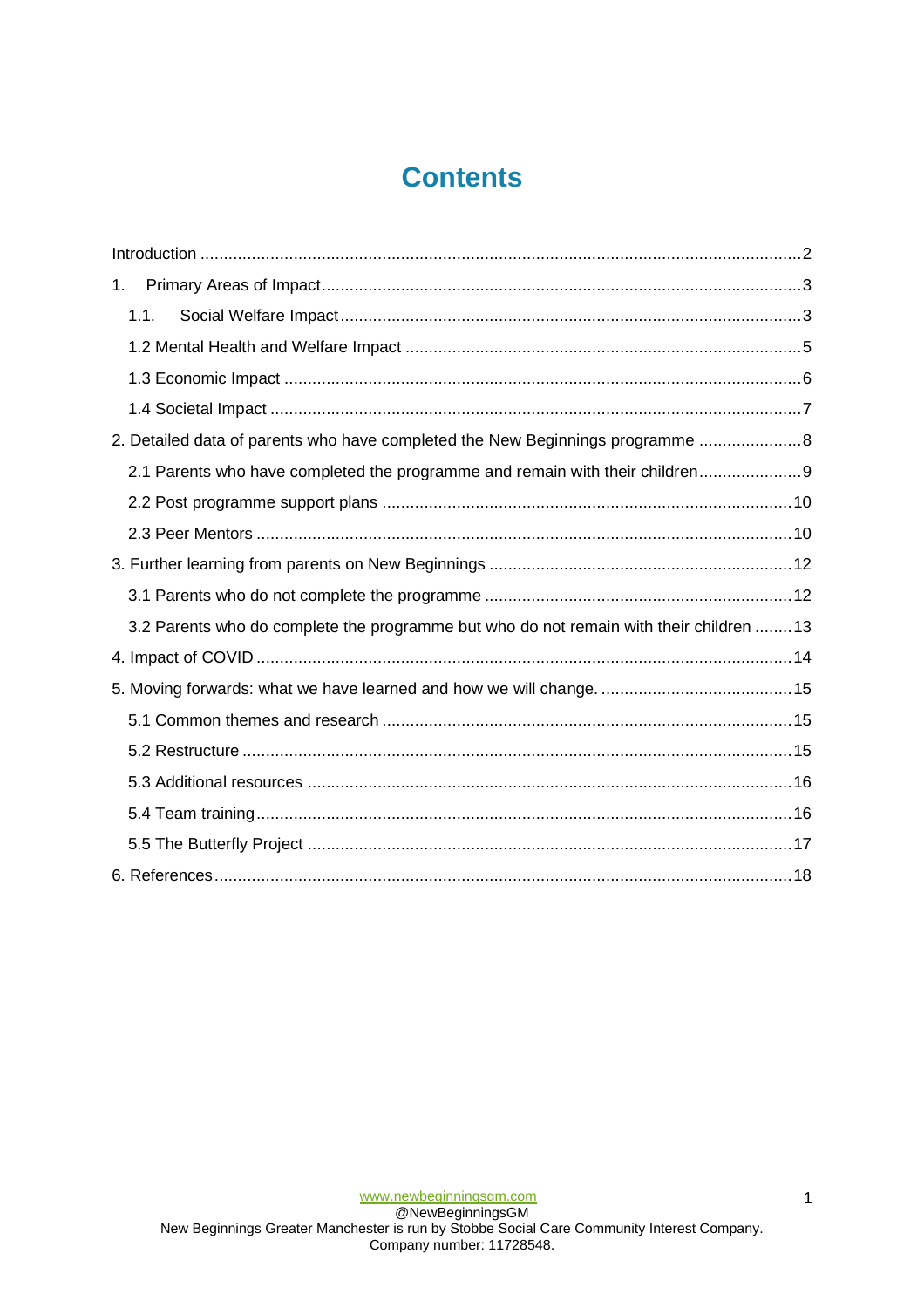## **Introduction**

<span id="page-2-0"></span>New Beginnings is a project that works with parents who have suffered significant trauma at some point in their lives. Its primary objective is to keep families together. However, it is a project that also recognises parents are not all the same. Different approaches work for different people and we understand that for some parents, who do make positive change and move forwards, it can take a while for us, and the parent, to feel confident that the progress made can be sustained and maintained. As well as therefore, considering the impact we have had on families in the child protection system we will use this report to reflect on and explore how parents have responded to our intervention and what learning can be taken forward.

New Beginnings began in May 2018 with Cohort 1. We are currently working with Cohort 5 which started at the end of September 2020. This annual impact report will primarily cover families that have *finished the programme*: that is, Cohorts 1,2, 3 & 4. A brief overview of the families on Cohort 5, which is currently on its  $14<sup>th</sup>$  week (due to finish early March), will be provided.

Of the 25 mothers who have completed the programme so far, 23 have remained or been reunited with their children. In two families, where the children have remained in the care of their fathers, the mothers have been given more contact. In addition, 17 of the 23 are either no longer part of the child protection system or the pre-court proceedings process. As a result, 40 children have remained with their parents.

Peer mentoring training is a part of New Beginnings that has been offered to parents who have completed the 24-week programme. Of the 25 mothers, 13 have completed the peer mentoring training. 7 parents have only recently completed and are at the stage where they are practising their mentoring skills on each other.

The primary objective of New Beginnings is not to find employment for parents. However, as a result of attending to previous trauma and creating structure and stability in their lives, parents have informed us that at the end of the programme they often feel ready to either return to work or start work. Of the 25 parents who have completed the programme, 7 have moved into employment and a number of others are actively looking for work.

It is important to note that there have also been an additional 10 parents who joined New Beginnings but did not complete the programme. There are a variety of reasons for this. These 10 parents have left either within the first few weeks or before the mid-point review meeting with their referring professional. If we are to better understand how we can improve our service, we need to examine the reasons why parents leave in the early stages of New Beginnings. We will also explore why 2 of the parents who completed the programme did not remain with their children.

On the 12<sup>th</sup> of March, 5 weeks after Cohort 3 had begun, we entered lockdown as a result of COVID-19. All the work that we do on New Beginnings (such as: group work, 1:1 work, peer mentoring and counselling) had to pause while we figured out how best to continue. The pandemic has without doubt significantly affected our families and our practice. This report will cover the impact the pandemic has had on both areas.

[www.newbeginningsgm.com](http://www.newbeginningsgm.com/) However, before going any further, it is important to acknowledge at this stage that none of the work we have carried out could have been achieved without the investment of our funders and supporters. We would like to begin this report therefore by expressing our gratitude to the Stockport Local Authority (health and social care services); The New Beginnings Board of Directors; Lancaster University; The National Lottery Community Fund; Stockport Local Community Fund; Forever Manchester and Winston Churchill Fellowship. We hope this report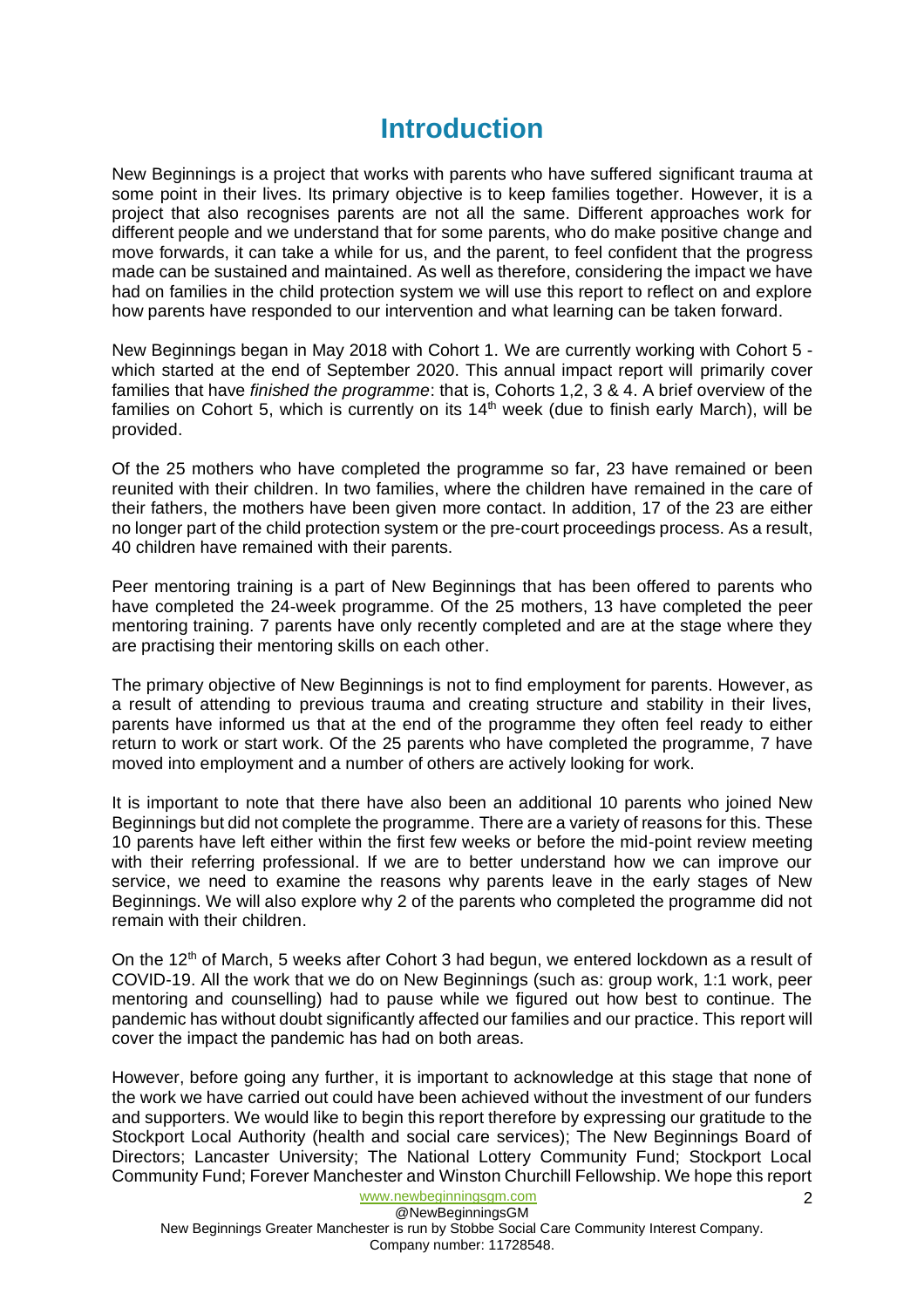demonstrates how your time and investments have provided the New Beginnings team with the resources required to carry out the work we do with families in the child protection system.

<span id="page-3-0"></span>

# **Primary Areas of Impact**

The following areas have been identified as the principal areas of impact: **social welfare; mental health and welfare; economic** and **societal impact.**

### <span id="page-3-1"></span>**1.1. Social Welfare Impact**

#### **Key data: Reduced or ended social care intervention (74%); Kept families together (92%); Improved confidence through peer mentoring (48%); Improved access to knowledge about rights and justice (100%); Improved access to opportunities such as employment and education (28%).**

The main reason why social care intervention has reduced or ended for 74% of parents is because professionals have reported significant changes in parents' ability to parent, in their confidence, and in dealing with problems, such as drugs or alcohol, or troubled relationships with male partners and wider family. In some situations, as the mothers have stopped receiving social care intervention, they have informed us that they now feel more socially included and have a better understanding of their legal rights [S1]. One mother explained to us that she had self-referred into our project because she had lost her children and found out that she was pregnant with her third. She was aware that she needed to do something to turn the situation around if her children were to return to her care. She said:

"*If it wasn't for New Beginnings, I wouldn't have got my children back and I would be dead - it's as simple as that*" [S2].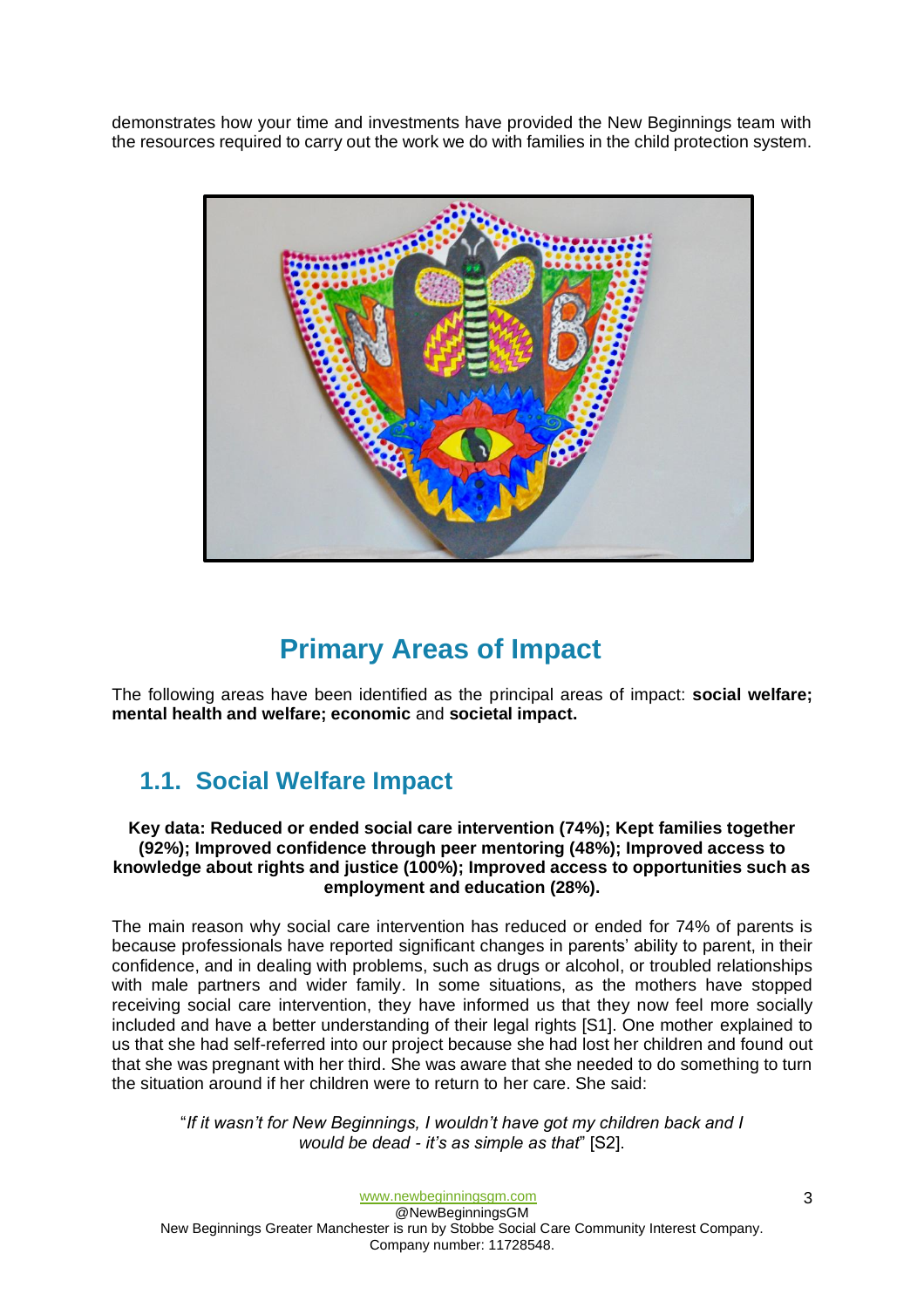Part of the New Beginnings approach is to offer parents who complete the programme an opportunity to share their learning and experience with new parents on the project. This has been beneficial for parents who feel that the core team do not have personal experience of their situation, so do not properly understand what they have been going through. For peer mentors this stage of the programme helps them to consolidate their learning and share their insight with others in similar situations. In turn, their confidence has improved and they have experienced a positive change in their outlook on life. In a recent evaluation, the peer mentors said they felt being a peer mentor and been life changing [S1]. The peer mentors also inspire the new parents. One parent said:

*"(Look) how far she's come; she's got all her kids back, she's on the straight and narrow, so that makes me see that there is a light at the end of the tunnel…we've all gone through the same problems and that helps an awful lot as well, knowing that there's other people out there that…you're not alone, basically, so I value her a hell of a lot"* [S1].

The lead of the peer mentoring training programme said:

*"The peer mentors are able to safely use their own stories to empower and motivate the women on the group….Story telling in recovery helps to reduce stigma, break communication barriers and also can be an empowering platform and catalyst for positive change"* [S5].

In addition, the professional practice of seconded local authority workers has changed as some have rethought and adapted the way they have worked with families. One member of staff, who wrote a book chapter of her experiences, said:

#### *"New Beginnings has made me think outside of the box, by trying something different and working with parents not against them"* [S9].

Another member of the team talked candidly about what learning he gained from a peer mentor. Referring to a parent who had completed the programme, but who had struggled with alcohol all the way through and almost triggered court proceedings as a result, the team member explained that the situation could have been quite different if it had not been for the peer mentor's involvement:

*"Although [the case] is still in child protection, the social worker has told me that, if it were not for this insight from the peer mentor and the ongoing support, including her daily calls to Mum to see how she's doing, how she's getting on with her reduction to abstinence plan, her cravings, her coping strategies, how she's planned her day to keep busy, it would be in court proceedings"* [S1].

Parents have also noticed that their relationships with professionals have improved. One said:

*'I didn't trust anyone before New Beginnings but that's changed and me and my social worker have a good relationship now' [S2].* 

*Another parent said: "With professional I did find it hard to trust them but new beginnings has learnt me how to trust and not to be so defensive"* [S2].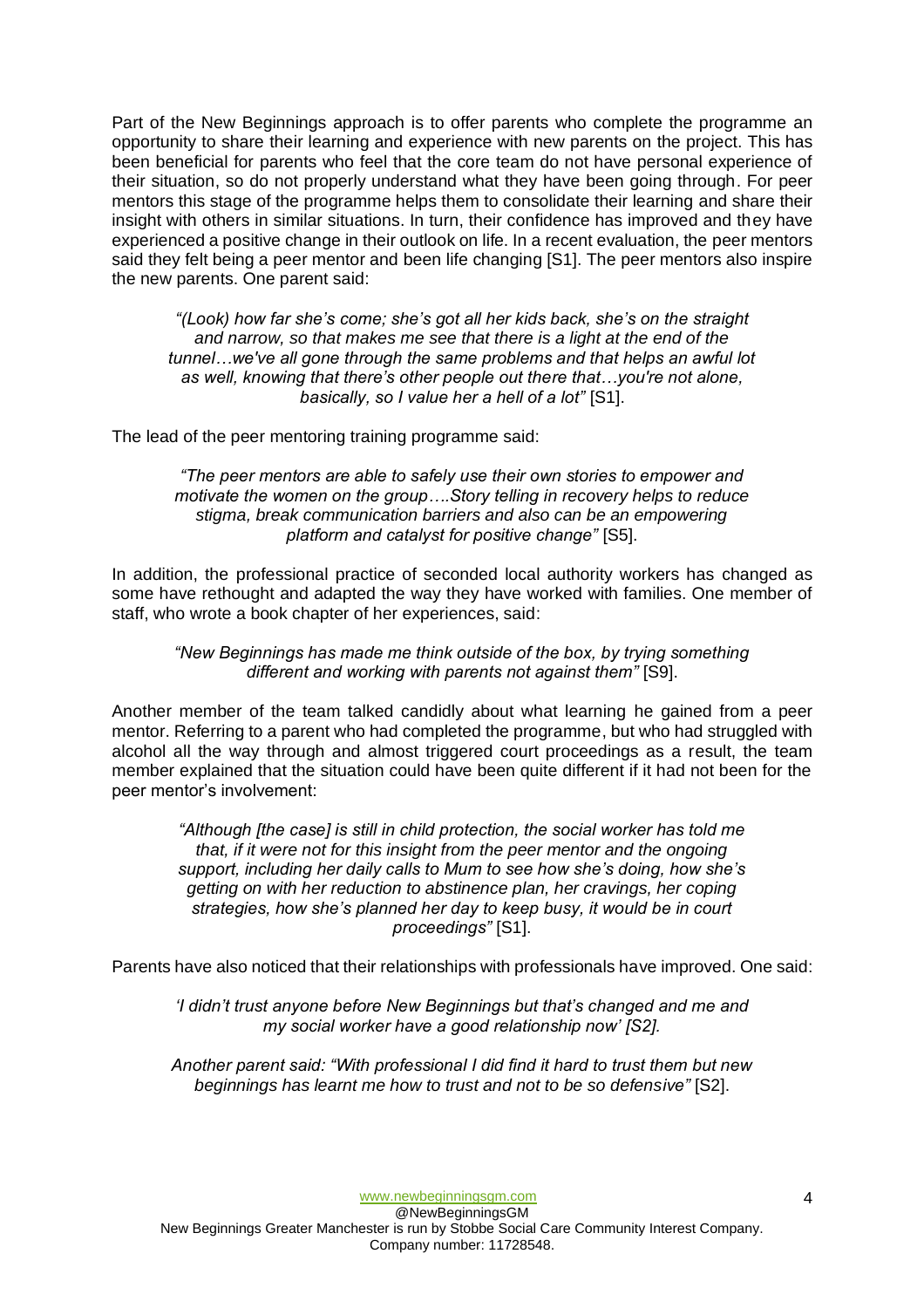<span id="page-5-0"></span>

## **1.2 Mental Health and Welfare Impact**

#### **Key data: Reduced isolation and stigmatisation through group work and peer mentor support (100%); Reduced drug/ alcohol use (88%); Improved parents' emotional and well-being needs through therapeutic work and counselling (100%); Improved developmental and health outcomes for children (84%).**

The part of the project that the women enjoy the most are the group work sessions, the maternal commons, where they meet other mothers. The women have said that being in the 'group' reduces their feelings of stigma and isolation as they build relationships with other mothers who are going through similar situations [S5]. One mother said:

#### *"The girls on New Beginnings are special. I want to be there for them when they're having a hard time because none of this is easy. We aren't here because life has been easy"* [R1].

Another said she felt a sense of pride and achievement once she had completed the programme but that the women, the group, gave her purpose. She said:

*"I have two arteries that feed my heart with oxygen but what keeps my blood flowing is New Beginnings- it is the family I never had"* [S2].

All of the women have benefitted from the 1:1 support provided by the peer mentors and this reduced feelings of isolation and stigmatisation. One mother said:

> *"My peer mentor gets me more than anyone else. She's been there, she's done it, she knows how not do it"* [S1].

The women also have weekly sessions with the New Beginnings counsellor. As a result of engaging in peer supported group work and 1:1 sessions with their peer mentor and keyworker, parents were more aware of mental health and welfare issues [R1; S2; S3]. One parent said:

*"I couldn't of [asked] for a better key worker…[my keyworker] was like a best friend to me…she helped me so much and supported not only me but my children's plans…I wouldn't of come this far [without her]"* [S2].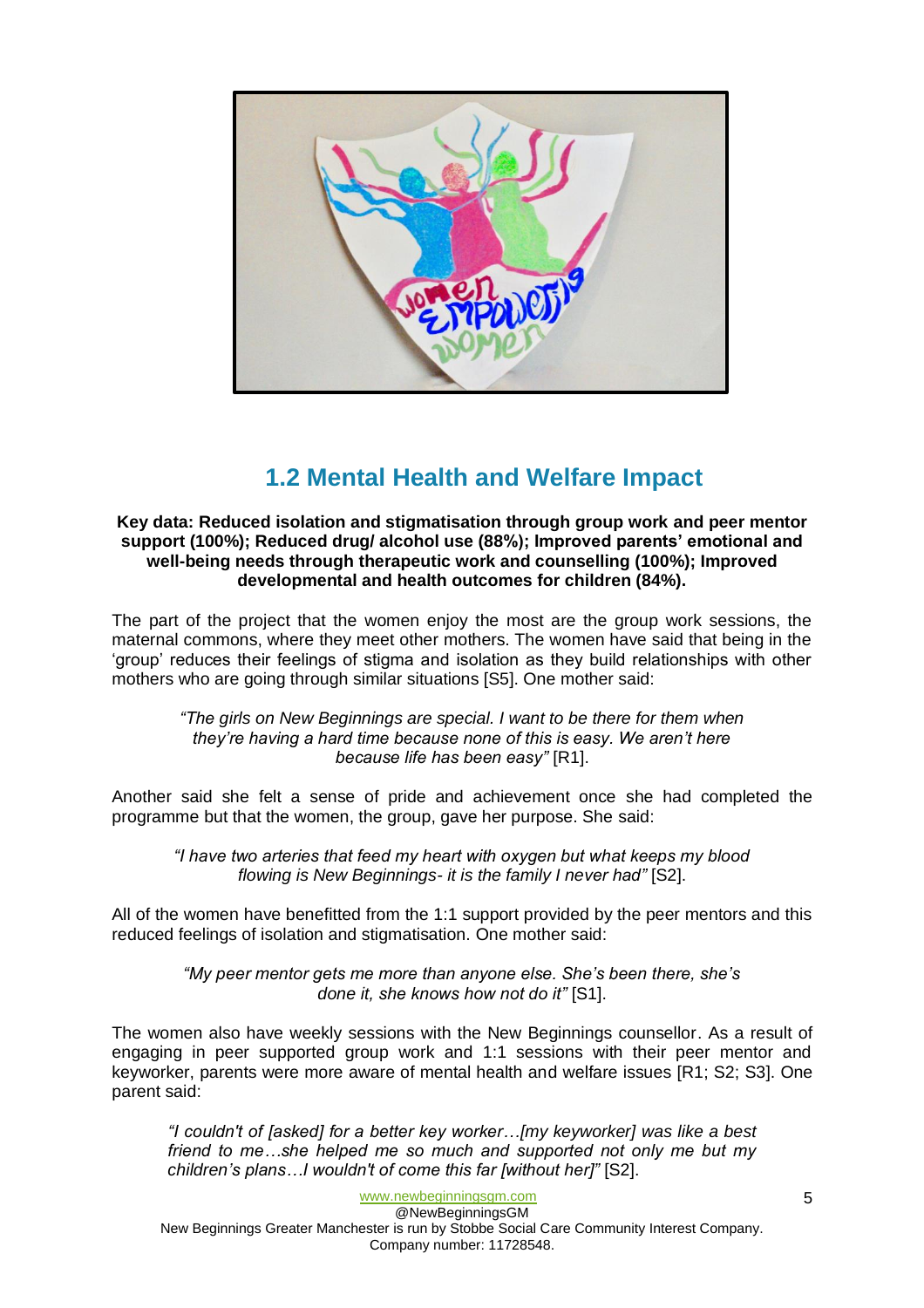Another said:

*"[My keyworker] has been the best. He goes above and beyond what he should of and is there whenever I ask. [Knowing] he is there is what got me through the bad times and I can see me clearly now"* [S2].

<span id="page-6-0"></span>

### **1.3 Economic Impact**

#### **Key data: Reduced financial spending of health and social care services (78%); increased income for families (33%)**

As a result of all the families remaining together, foster care provision and legal proceedings costs have all been avoided [S3, S4]. It has been estimated that:

New Beginnings has saved Stockport Council circa **£245,532.83.** The local authority fiscal return has been valued at £2.15. Therefore, for every £1 Stockport has spent, New Beginnings has saved Children's Services £2.15. The public value of return on Stockport's investment in New Beginnings is circa **£670,942.89**. This means that for every £1 that has been spent by other multi agency services in Stockport, New Beginnings has saved them £6.13 (see p.10 of Source 6 attached). The public value figure includes savings to services such as police; housing; mental health; drugs and alcohol; education etc.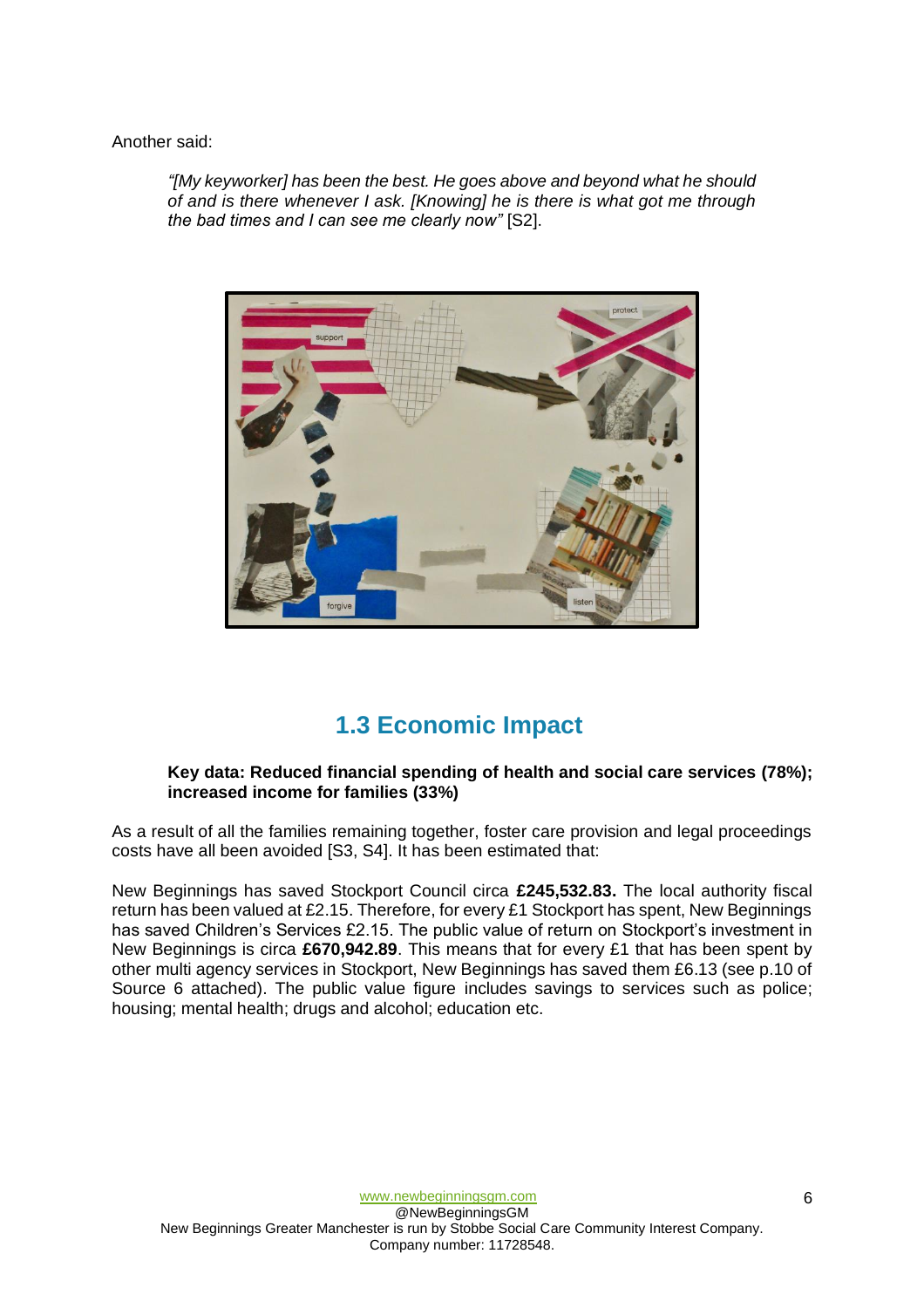<span id="page-7-0"></span>

## **1.4 Societal Impact**

**Key data: Reached the public (20,370+ members of the public); Shared stories of change (2,985 views of blogs); Influenced better practice amongst the social work community.** 

When parents graduate from the programme, an exhibition of their artwork is displayed in a public space to celebrate what the parents have achieved [S7, S8]. In 2019, the 'Face the Feeling' exhibition was hosted at The People's History Museum in Manchester and an estimated 20,370 people visited [S8]. Feedback from visitors stated:

*"I had never thought that mothers stuck in a cycle of deprivation could be supported to turn their lives around. I will never judge them again"* [S7].

Parents have also shared their stories by publishing blogs on the New Beginnings website. To date, the blogs have been read 2,985 times. One blog, entitled Ordinary Magic and the New Beginnings Maternal Commons, about a mother whose child returned to her care received 534 views. The mother who contributed to the blog said:

*"To think that my story is having an impact on social work practice is mad. I never would have thought this could happen to me. I am so proud".* [S10]

Although New Beginnings works with parents primarily, the team recognise that social workers are part of the team that supports the parent. The ethos of the project is to include the professional in the journey and work collectively with parents and their social workers instead of taking sides with one or the other. A parenting consultant said:

*"New Beginnings forms an effective bridge between the women and their social workers…which helps parents and professionals negotiate and navigate difficult terrains"* [S3].

However, the New Beginnings team has realised that if this form of practice is to continue, develop and be integrated nationally, it is important to share our approach with social work students as well as qualified practitioners. Peer mentors, along with practitioners, have been invited to deliver presentations at conferences, lectures and workshops and as a result, influenced positive changes in practice. Feedback from social work students who attended a session delivered by parents and a practitioner from New Beginnings was impressive. One said: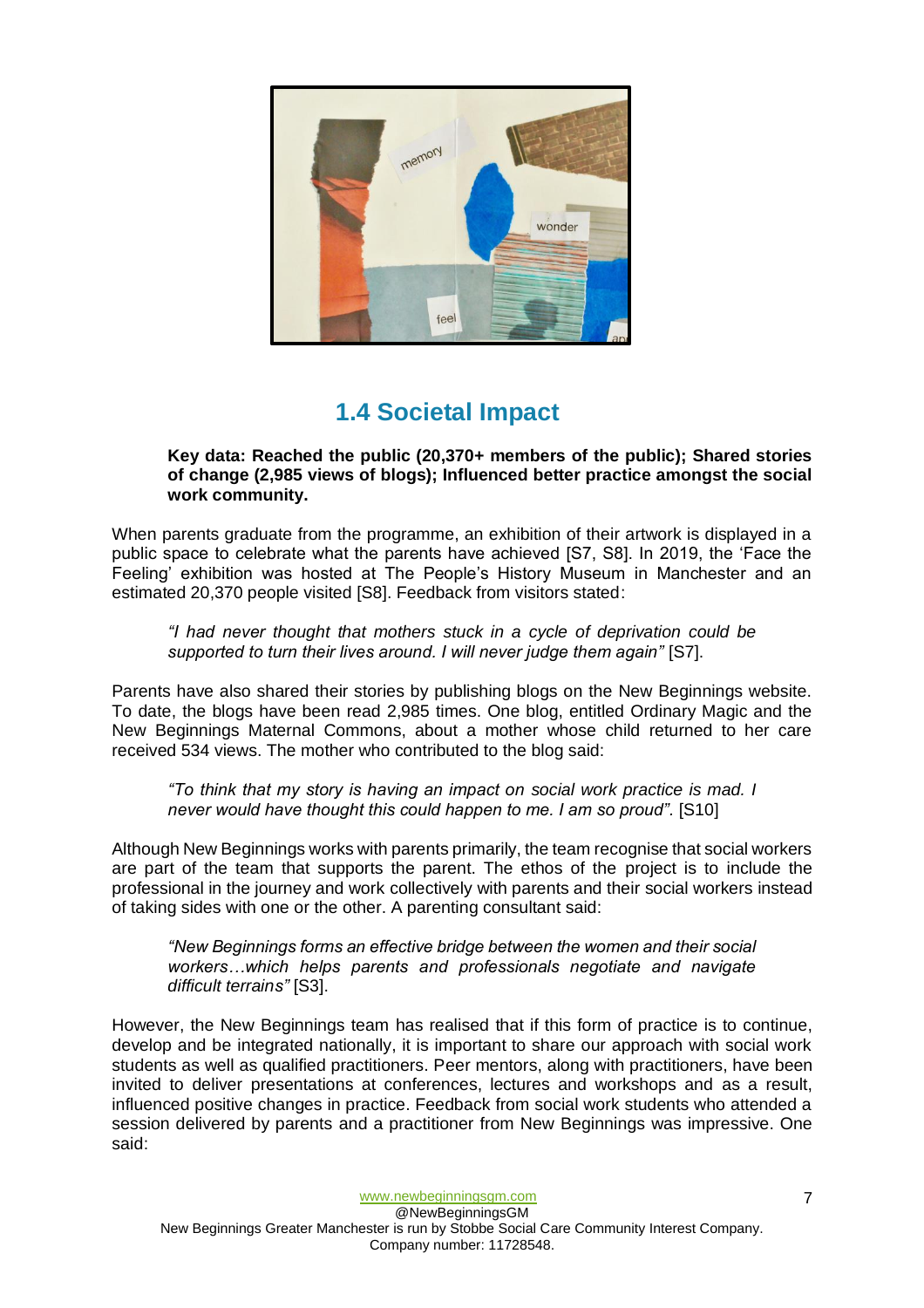*"New Beginnings session was fantastic! Hearing from the mothers involved in the programme was very valuable…It was a real-life example of what social workers sometimes get wrong and how it can negatively effect people, and what we can do better"* [S4].

<span id="page-8-0"></span>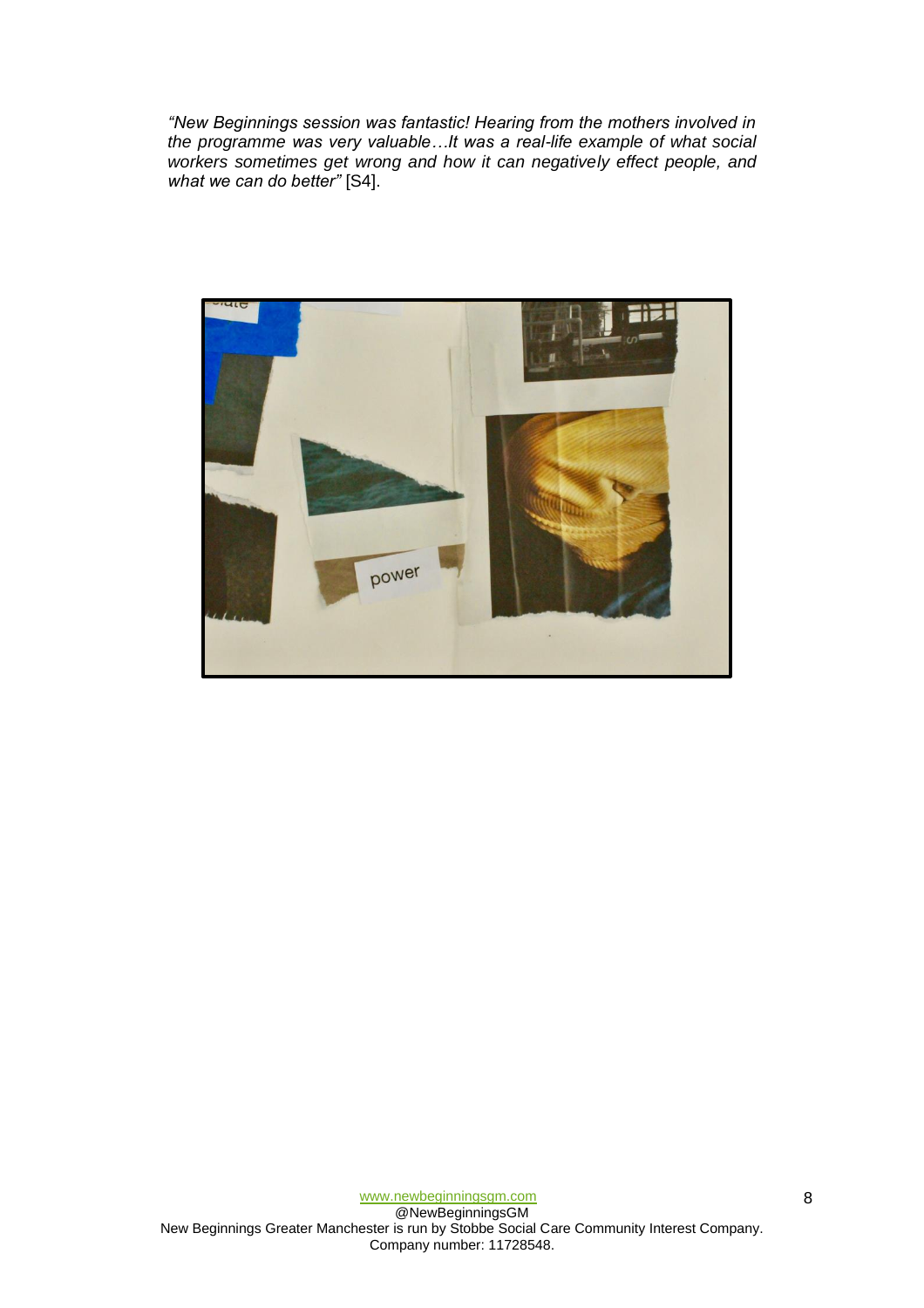# **2. Detailed data of parents who have completed the New Beginnings programme**

**Key data: 23 mothers** have either remained with or been reunited with their children or, if children were with their fathers, their contact has increased. **17 mothers** are either no longer part of the child protection system or the pre-court proceedings process. **40 children** have remained with their parents as a result of New Beginnings.

The data in the following sections relate to the mothers who have been involved in the programme from **Cohorts 1, 2, 3 & 4.**

#### <span id="page-9-0"></span>**2.1 Parents who have completed the programme and remain with their children**

Of the 23 parents who were referred to New Beginnings, **10** were in the pre-proceedings process, **3** were in the child protection process (children on CP), **3** were in child in need process (Team around the child Level 3), **4** parents were in the court proceedings process and **3** mothers had children on either supervision orders or Section 20.

At the point when the programme ended, the situation had changed for **23** of the parents:

- The **10** parents who were in the pre-proceedings process had **all** been stepped down: **5** were stepped down to child protection
	-
	- **3** parent was stepped down to TAC3
	- **2** parent was closed to social care altogether.

At the point of writing this report, **4** of these parents now no longer have social care involvement. **4** parents are in the TAC3 process. **2** parents still have children on child protection- 1 parent from **Cohort 3** and the other from **Cohort 4**. We are still providing the parents with support.

- Of the **3** parents whose children were on child protection plans,
	- **2** parents were closed to social care altogether
	- **1** parent is still on TAC3.
- The **4** parents who were in court proceedings
	- **3** parents have had their children returned to their care
	- 1 parent has increased contact with her child. The child resides with her father.
- The **2** mothers who had children on supervision orders had their supervision orders discharged and their children are now in their care. The **1** mother whose children were accommodated under Section 20 had her children returned to her care on a child protection plan. By the time the programme ended, both had been stepped down from child protection to TAC3. There is now no social care intervention at all.
- Of the **3** parents who were in the TAC3 process, all were stepped down and were closed to social care altogether.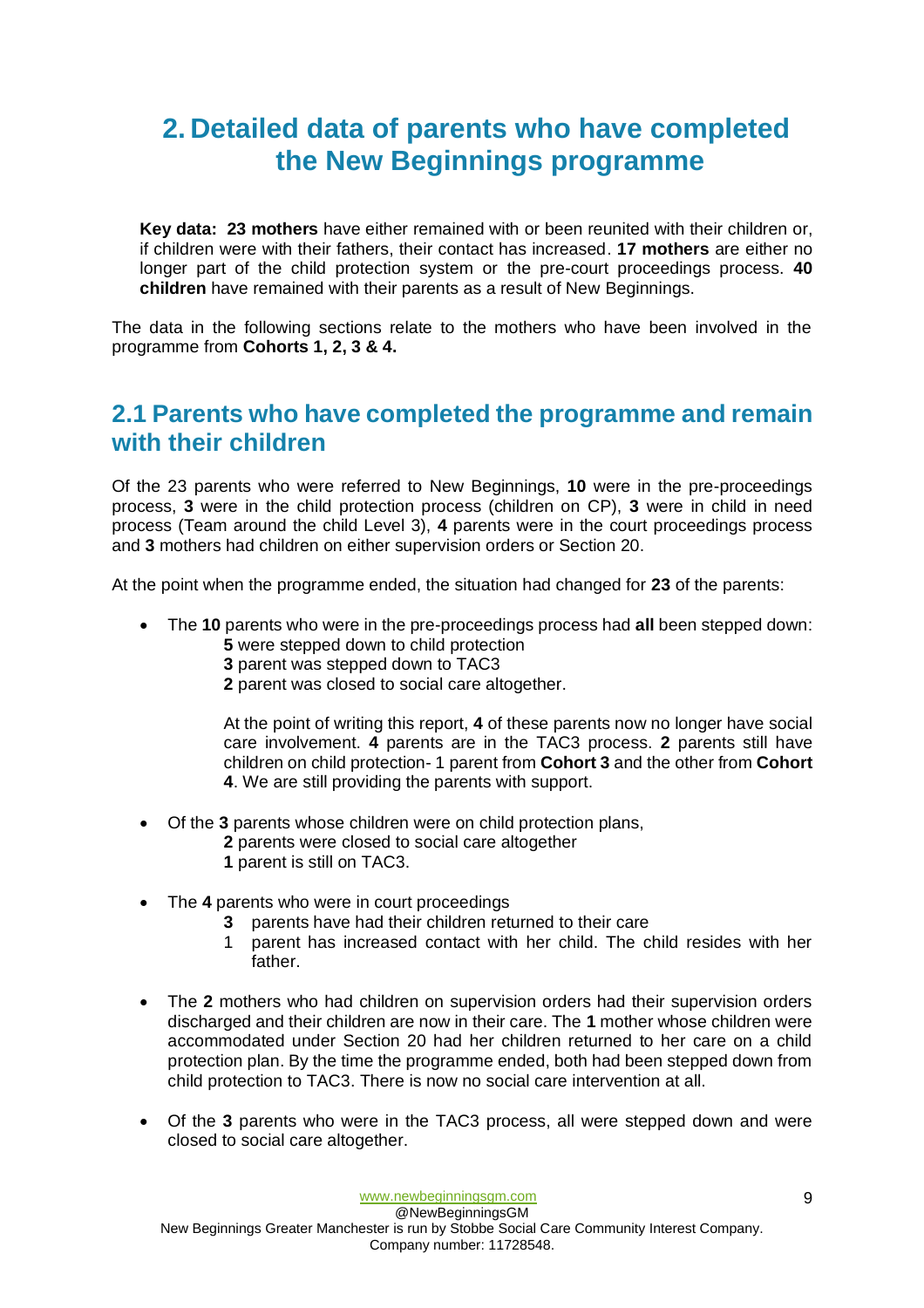## <span id="page-10-0"></span>**2.2 Post programme support plans**

It is important to note that *all* families that have completed the programme have required some form of post programme support. Following Cohort 3 it was acknowledged that this support needed to be formally recorded and each parent now has a plan in place. The reasons parents require post programme support is because they either require further support from us to help them end social care involvement altogether or because they have established a connection to New Beginnings that they do not want to end.

This additional support has been crucial in enabling parents to reach their final objectives which often are: to remain with their children or have them returned to their care and for social care involvement to end altogether. Therefore, whilst the programme is perceived to be 24 weeks long, it is as a result of our continued involvement that the goals identified at the initial meeting can be met. This involvement has generally meant continued 1:1 support from their keyworker (as and when required) and support from their peer mentor.

<span id="page-10-1"></span>

### **2.3 Peer Mentors**

Once parents have completed the programme, they are offered the opportunity to carry out peer mentoring training. So far, **12** parents have taken up that opportunity. **5** have qualified as peer mentors. **2** parents from **Cohort 1** and **3** parents from **Cohort 2**. **7** parents (**2** from **Cohort 3** and **5** from **Cohort 4**) have completed the training and are practising their mentoring before qualifying. The **2** peer mentors from **Cohort 1** were our first peer mentors and it was unclear how they could or should give their support. It was evident that both wanted to continue to attend New Beginnings group sessions and they did so. However, it materialised that rather than mentor the parents by sharing their insights and experiences, they preferred to sit with parents and learn with them instead. At the end of **Cohort 2** both peer mentors were ready to move on. 1 has relocated and now works as a support worker, the other had another child with a new a partner.

The **3** peer mentors from **Cohort 2** took peer mentoring to a different level. It was agreed from the start that rather than sit and learn with the new parents, the peer mentors would contribute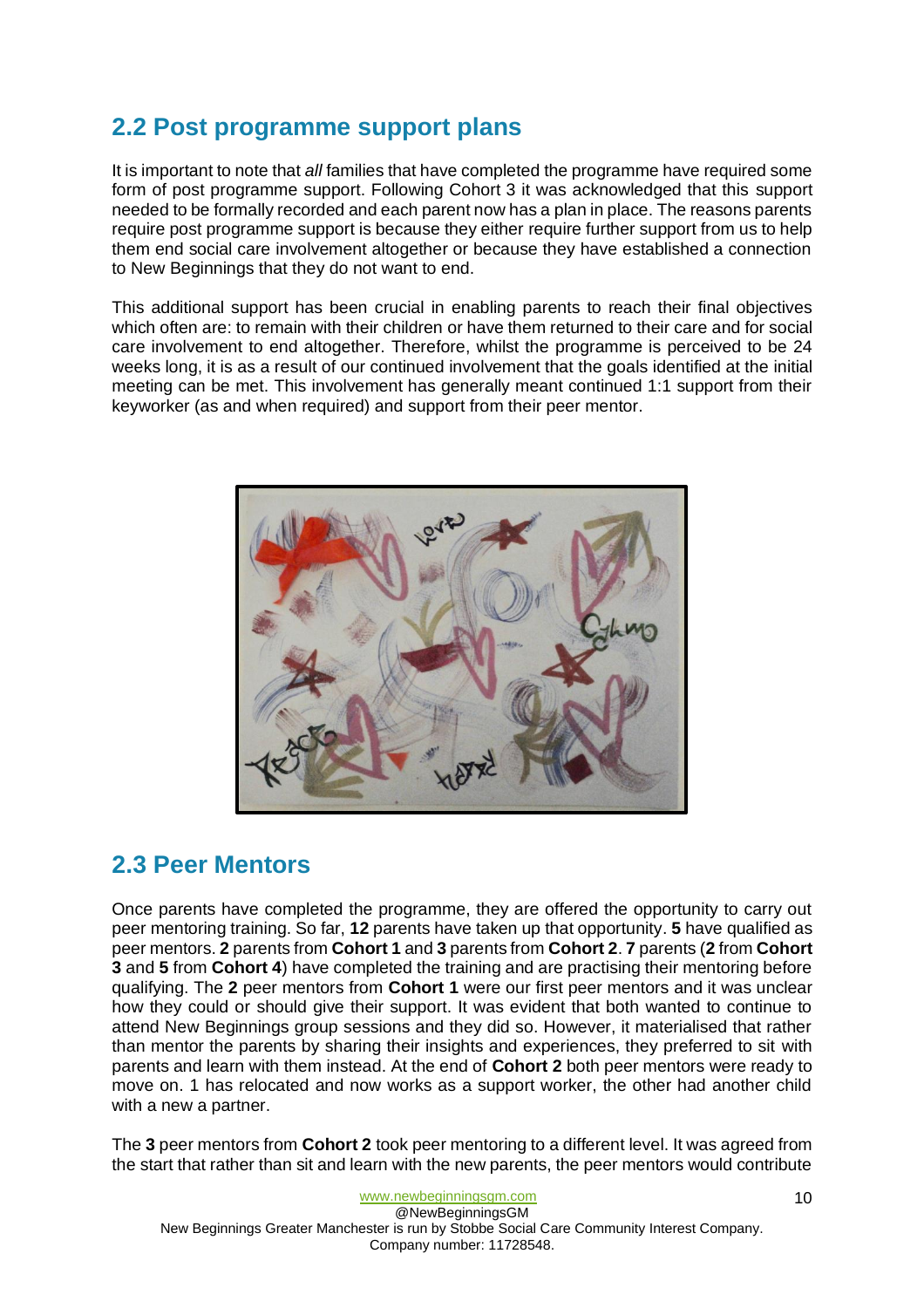to the sessions by facilitating part of them. In addition, after a few weeks the parents on **Cohort 3** were asked to choose which peer mentor they would like to be mentored by. After lockdown, one of the peer mentors became ill and was not able to mentor the parents. The other two peer mentors however actively took up the role and were provided with work phones and laptops to help them with their work. An evaluation on peer mentoring was also undertaken during this period (see S1 below) which has helped us learn what is working and what needs to change moving forwards.

Feedback from **Cohort 2** peer mentors has been helpful in that it has enabled us to understand that peer mentoring is not for everyone and not everyone is ready to be a peer mentor. Whilst peer mentoring provides parents with a valuable opportunity, it is a role that requires a lot of time and energy from the parent. This can be problematic for parents who are still in recovery and who still have struggles of their own that they need to work through. This means that in future rather than every parent being referred for peer mentoring training, careful consideration by the team will need to be given as to which parent should be nominated to do the training.

Furthermore, whilst the peer mentors all enjoy and benefit from the training programme offered by colleagues, all feel that there needs to be additional layer of training provided that will prepare them for the work they do on New Beginnings which primarily operates in the child protection arena. The details of what this additional layer of preparation for peer mentors will consist of is a topic that is currently being deliberated amongst the team and the peer mentors. More information can be found in 5.5 of this report.

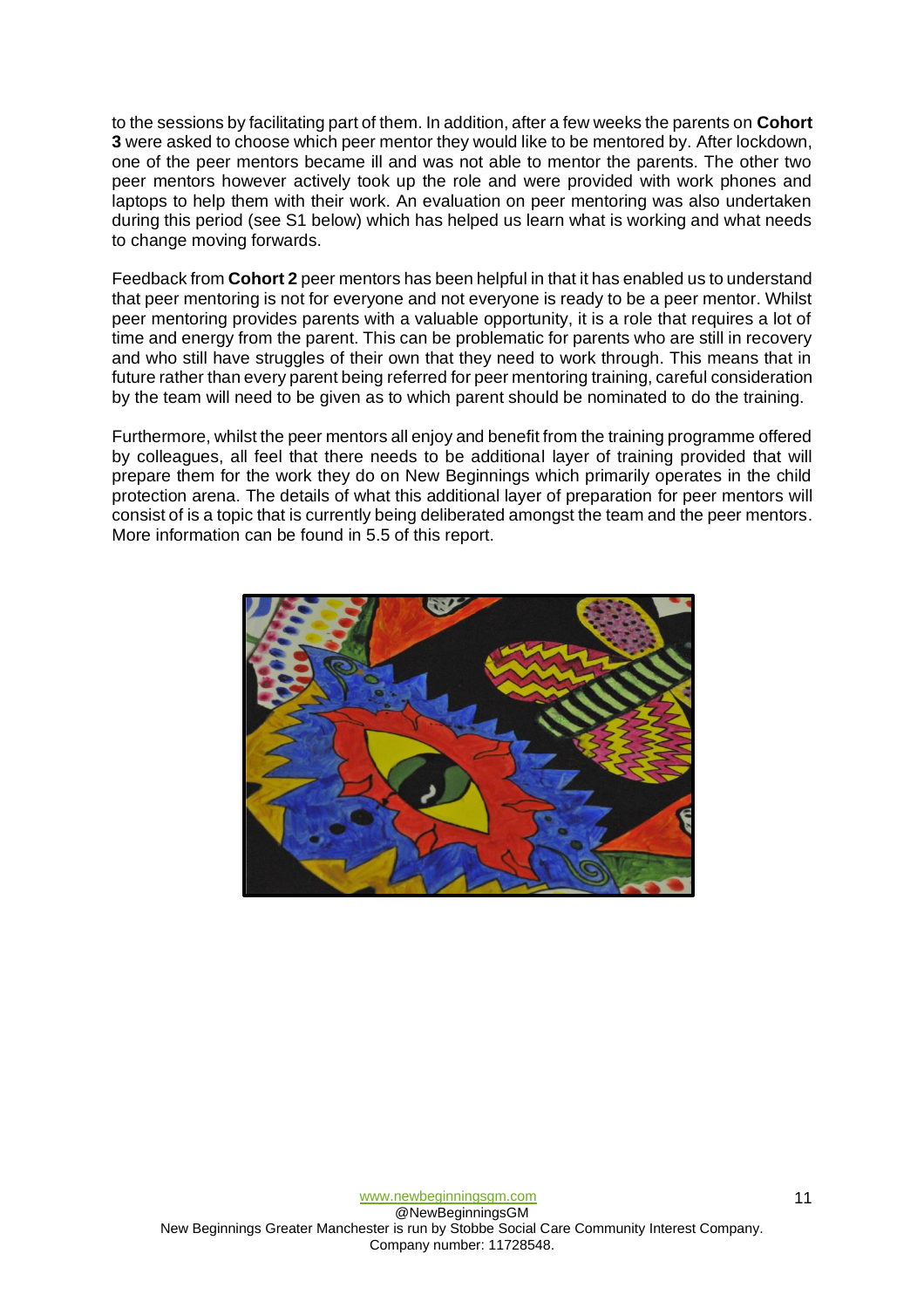# <span id="page-12-0"></span>**3. Further learning from parents on New Beginnings**

In this section, we will explore in more detail the situations of the parents who disengaged from New Beginnings. This is an equally important part of the impact report in order to understand how particular emerging themes might positively influence the future of our practice with parents.

#### <span id="page-12-1"></span>**3.1 Parents who do not complete the programme**

In **Cohort 2**, there were **3** parents who did not complete the programme. **2** had their children removed from their care within the first 12 weeks. Although both attempted to continue attending the group sessions, they only managed to do so for a few sessions. One of the parents informed us that it was too painful to remain on the programme with other parents who still had children in their care. The other disengaged completely without explanation. Whilst we do not properly understand why both parents struggled to keep their children safe and in their care, we do know that both parents were former looked after children and were involved with children's services as a result of drug and alcohol misuse issues as well as concerns relating to either domestic abuse or neglect.

The third parent, in contrast, was stepped down from child protection at around week 10 of the programme. Although she promised to remain with **Cohort 2** in order to complete the programme, her attendance soon waned and then she disengaged altogether. It is important to note that the same parent, referred herself back into New Beginnings for **Cohort 3**. She had by this stage, 6 months later, had both of her children removed from her care and was in the midst of court proceedings when she returned to the next cohort.

In **Cohort 3**, therefore, in addition to the parent who re-referred herself back into New Beginnings, a further **3** parents left the programme. All left around the time of lockdown. The parent who re-referred into the project, left after week 5 because she felt the court proceedings process was too overwhelming. She was struggling with drug and alcohol issues and her mental health had deteriorated significantly. The 2<sup>nd</sup> parent fell pregnant with her fourth child and encountered serious morning sickness. She found it difficult to look after her other children during lockdown and so asked to step off the programme and return at a later date. The **3 rd** parent, disengaged altogether, citing online group work as an activity she was not interested in or prepared to partake in. The 4<sup>th</sup> parent struggled with alcohol and struggled to engage with Change Grow Live, and later, Pathfinders. She left New Beginnings when she found employment.

It is important to note that **3** of the **4** parents no longer have children in their care. A theme that connects all three parents are issues of drug and alcohol dependency. Although all parents were encouraged to work with appropriate support agencies (such as Change Grow Live, Pathfinders or Mosaic) whilst they were with New Beginnings, they were unable to maintain engagement or reduce their substance usage. The 4<sup>th</sup> parent who was in the TAC3 process remains in TAC3.

In **Cohort 4**, 3 parents disengaged from the programme before the mid-point review. All three parents were in proceedings. One mother was working well with CGL and had reduced her drug dependency, she had ended a violent relationship, secured accommodation and was attending contact with her daughter regularly. Unfortunately, however, she was unable to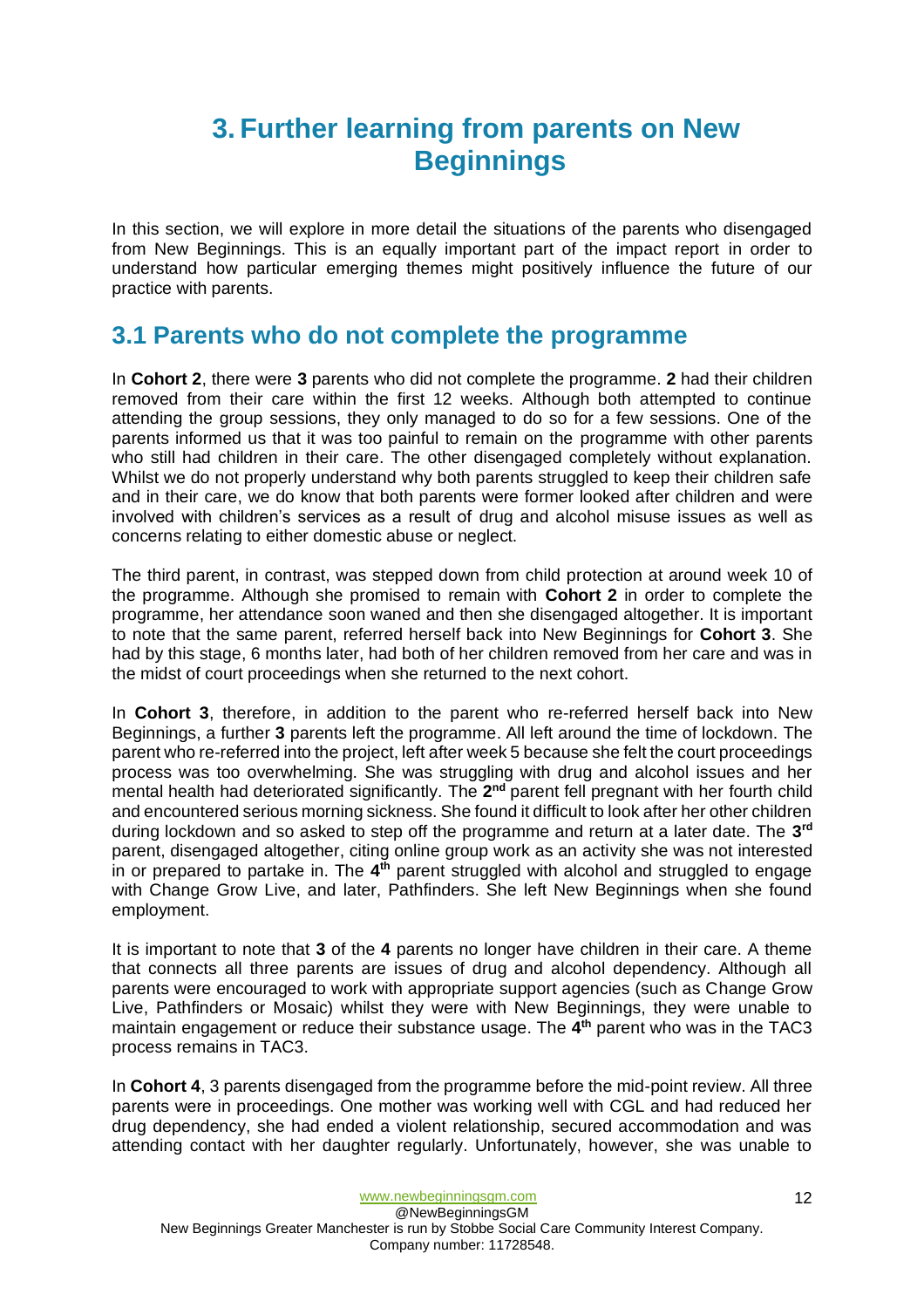sustain her progress due to Covid restrictions. Another parent left to start a new job. And the third parent struggled to engage with the programme content due to her learning disability.

#### <span id="page-13-0"></span>**3.2 Parents who do complete the programme but who do not remain with their children**

In **Cohort 2** and **Cohort 3**, there were **2** parents who completed the programme but who have not remained with their children. The situations the parents found themselves in were different and so it is beneficial to explore them briefly here. Both parents were drug dependent but it only became apparent that their usage was more than we were aware following the removal of their children. One parent moved to rehabilitation and has completed 8 months. She has moved into semi supported living and is hoping to return to New Beginnings to use her learning and insight as a peer mentor. The other was significantly impacted by the pandemic and has been trying hard to make the necessary changes in order for her children to return to her care. Both are still actively seeking support and on-going contact with the New Beginnings' team, their peer group and the peer mentors.

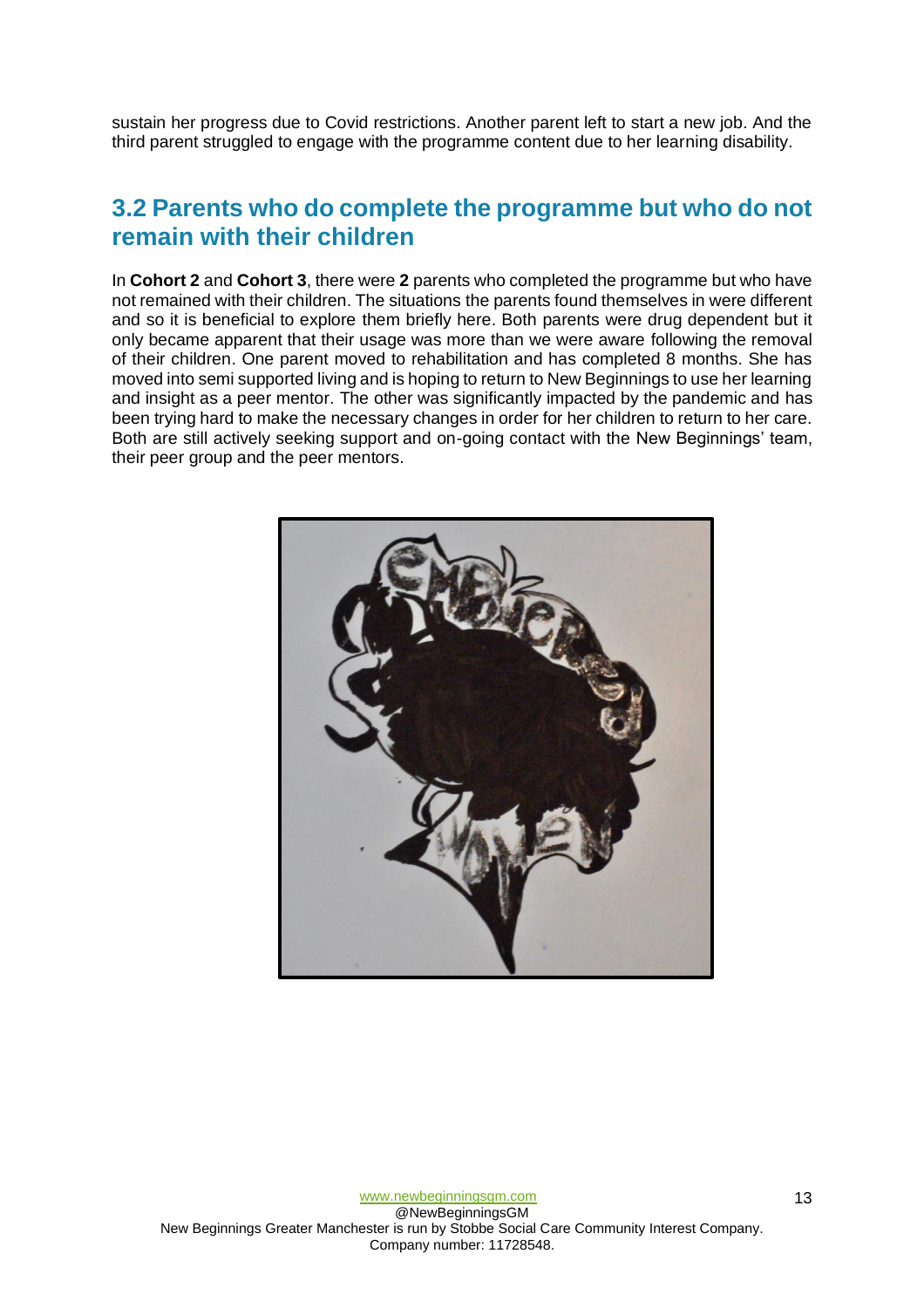# **4. Impact of COVID-19**

<span id="page-14-0"></span>On the 12<sup>th</sup> of March, 5 weeks after **Cohort 3** had begun, we entered lockdown. All the work that we do on New Beginnings (group work, 1:1 work, peer mentoring and counselling) had to pause while we figured out how best to continue. The first couple of weeks involved us attempting to provide all our support through 1:1 keywork sessions. However, it soon became apparent that this was not going to be effective especially as the mothers missed having contact with other women from their group.

The mothers' feedback helped us to recognise the importance of the group and gave us the impetus to re-establish the group sessions online. We were fortunate to be awarded COVID-19 Emergency Funding from the Community National Lottery Fund and this helped us purchase the technology required for our peer mentors and parents. Moving online was beneficial for many of our women as they were able to look after their children and continue receiving their own therapeutic support from us. Other advantages also emerged such as the online forum proving to be a safer space for the women to share their thoughts, feelings and experiences.

However, whilst being beneficial for some, we soon learned that it also became a place in which some parents could hide with some choosing to either not contribute or turn their camera on for whatever reason. When group took place in person, it required parents to be present in the physical sense and that presence helped the New Beginnings team to not only gauge how they were grasping the material content but also how they were feeling personally. This level of insight is no longer available, and so it means that as a team we need to be the ones who adapt and learn to manage engagement with parents more effectively. In addition, as restrictions continue to be implemented it is unlikely that group work will return to normal until later in 2021. We have therefore agreed that it is the responsibility of the programme lead and co-ordinator to ensure that those who do engage with the online work are provided with the right kind of technological support and are encouraged to engage and contribute as much as possible.

Another aspect of COVID-19 that needs to be considered is the impact that it has had on contact sessions, or rather parents time with their children who are not in their care. The court proceedings process is recognised as being highly challenging for parents but coupled with the issues that have been emphasised as a result of the pandemic, there has never been a time when it has been more difficult. Parents have always struggled with the limited time they see their children. But of late they have had to cope with spending their precious 30 minutes wearing gloves, an apron and a mask. In addition, they have had to cope with being told that contact has been cancelled as a result of a foster carer, or member of their family, being contacted via track and trace and being told to self-isolate or the parent being told when they arrive at the contact centre that they do not look well enough to enter and see their child.

Whilst the rationale behind these situations is understandable, it does not ease the pain our parents experience when they are told contact has been cancelled parents spend their time after contact looking forward to their next one. For many, although offered words of support and empathy from professionals, those missed contact sessions are not replaced and some, if not all parents, are close to giving up. Indeed, when 1 of the mothers from **Cohort 4** was told she could not see her baby as she looked too ill, she did give up after weeks of making consistent progress. Another who was doing extremely well and was close to her final hearing was close to giving up also. She managed to hold on by using the group to talk through her feelings and by watching the videos from her video interactive guidance sessions of her and her son.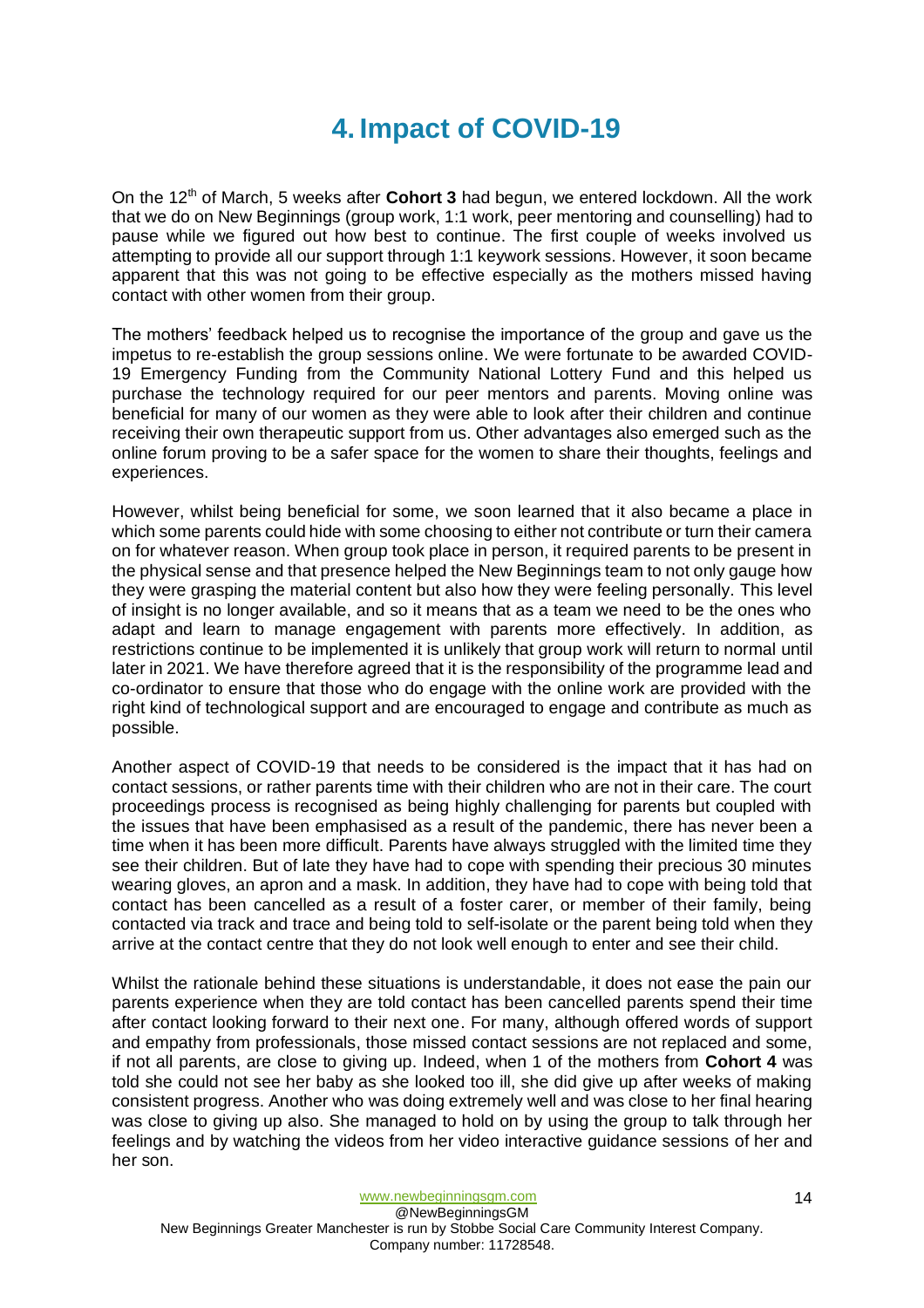# <span id="page-15-0"></span>**5. Moving forwards: what we have learned and how we will change.**

#### <span id="page-15-1"></span>**5.1 Common themes and research**

Two common themes that have emerged from the parents who have disengaged from New Beginnings or who have completed the programme but not remained with their children are:

- 1. They are former looked after children
- 2: They have drug and alcohol dependency issues.

These findings strengthen Pat Crittenden's (2016) argument that yesterday's children are indeed today's parents. In other words, if we are to break the cycle and prevent further parents losing their children to the care system then we need projects like New Beginnings to work intensively with those parents who are on the brink of care proceedings.

However, whilst it is relatively simple to identify the factors that link those parents together, it is acknowledged that these themes are far more complex than the two points outlined above. We recognise that if we are to better understand why some of our parents succeed and others struggle to navigate the child protection system, we need to conduct the right kind of research to find out why. Two of the New Beginnings directors intend to carry out this research (Jadwiga Leigh and Lisa Warwick) and they have recently obtained British Academy Leverhulme Funding to do so. Along with the support of their research assistants, who are peer mentors (Mellissa Hempenstall and Lynn Baxendale), the researchers will carry out life story work with **16** parents: **6** parents who no longer have social care involvement and **6** parents who have had their children removed from their care. Their study will begin in November 2020 and it is hoped will conclude in March 2022. It is hoped that their findings will contribute to the development of New Beginnings.

*"I think New Beginnings is amazing. I wish I had taken a lot more notice sooner. I've learned so much from my key work sessions and the group sessions. I only wish I had taken it seriously from the start…but what I love about New Beginnings the most is the support you get afterwards. Like the support doesn't stop when the course finishes and that is really good as it means we haven't just been left and forgotten about. Despite all I have lost you haven't given up on me and I love you all for that"*

<span id="page-15-2"></span>[Message from a parent who completed the programme but did not remain with her children]

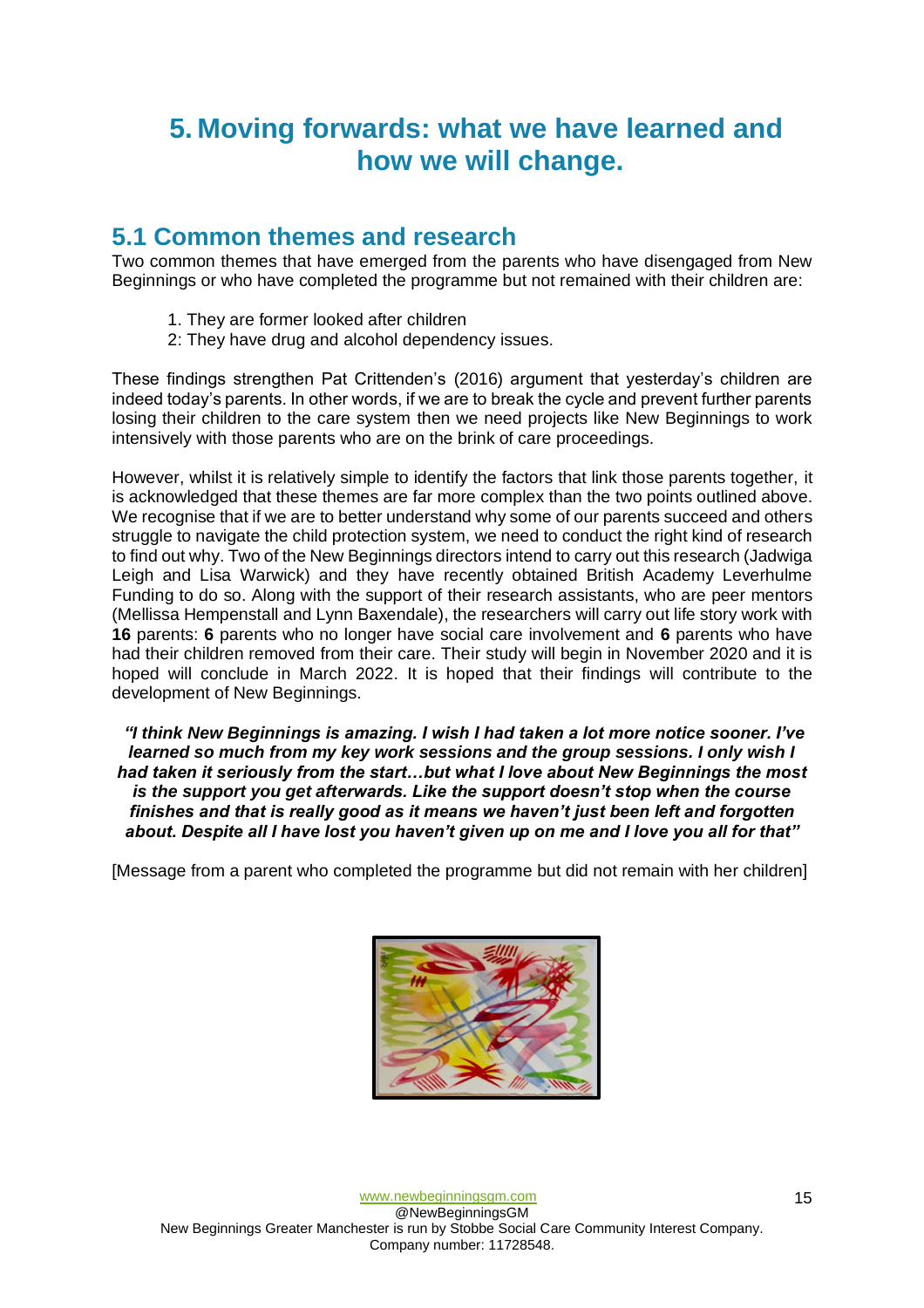### **5.2 Restructure and Cohort 5**

As this report demonstrates, providing parents with the intensive support they require is not as straight forward as it seems. Whilst all parents have experienced significant trauma at some point in their lives, each parent is individual; they have their own ways of coping, understanding and responding to the information they are provided with. This means that we need to ensure our team is able to meet their needs accordingly. In order to do so, we have decided to draw on the strengths the team currently has and to use these skills differently moving forwards.

At present the core team consists of: Jadwiga Leigh (Programme Lead); Matthew Purves (Programme Co-ordinator); Kath and Di (Programme Facilitators); Mellissa (Peer Mentor Lead). For **Cohort 5**, it has been agreed that Di and Kath will focus solely on providing the therapeutic 1:1 key work sessions. Matthew will co work the families with Di and Kath, but rather than provide the therapeutic element, he will use his social work skills to support the parents who are in the child protection or pre proceedings or proceedings processes. This will involve Matthew attending meetings, providing advice, support and attending to any other practical issues that emerge.

In terms of Cohort 5, we began the group with 15 parents. However, 3 parents attended the first session and then left. In the past few weeks, we have lost 3 parents. Despite a lot of investment from the team, the parents felt too overwhelmed by what was happening in their personal lives to properly engage in New Beginnings. They have been encouraged to selfrefer in the future when they are ready to receive support from us. The remaining 9 parents are however doing well. 3 parents have been stepped down from TAC3 (or are due to be shortly) and will no longer receive social care intervention at all. Another who was in preproceedings, due to serious concerns, has recently been stepped down to child protection. One mother had her children returned to her care shortly before Christmas. And another mother, who was with us in Cohort 2 but left when her child was removed from her care, self referred back onto the programme for this cohort. She is making good progress and we are hopeful that her child will be returned to her care in the near future.

#### <span id="page-16-0"></span>**5.3 Additional resources**

Group work sessions will continue to take place online for the time being with Kath leading on the self-care sessions and Matthew leading on the therapeutic group work sessions. To accompany the therapeutic work, each parent will be provided with a workbook in their welcome pack. This will help them keep their work in one place and help key workers keep on top of the homework parents need to carry out after group.

In addition, New Beginnings has started to accept social work students. This additional support has not only given the core team more time and space to concentrate on their work but it has also brought a fresh perspective to the way in which we practice. The two students we have with us at present are persistently offering constructive challenge as well as making suggestions that offer new and easier ways to the way we work. All the team agree that their presence and contributions are welcomed and it has been a pleasure to work with diverse and exciting individuals.

### <span id="page-16-1"></span>**5.4 Team training**

[www.newbeginningsgm.com](http://www.newbeginningsgm.com/) For New Beginnings to continue to support parents as best as it possibly can, the core team have attended further training to improve on their skills and expertise. Recently, Jadwiga and Di undertook Video Interactive Guidance (VIG) training. It is hoped they are able to use this strength-based tool with parents who are struggling to parent or bond effectively with their children. Kath has been carrying out *Caring Dad's* training - a programme which works with fathers in the child protection system - in order to better involve the fathers with whom we work with in our practice. Mellissa has started her Level 3 in Education and Training with the hope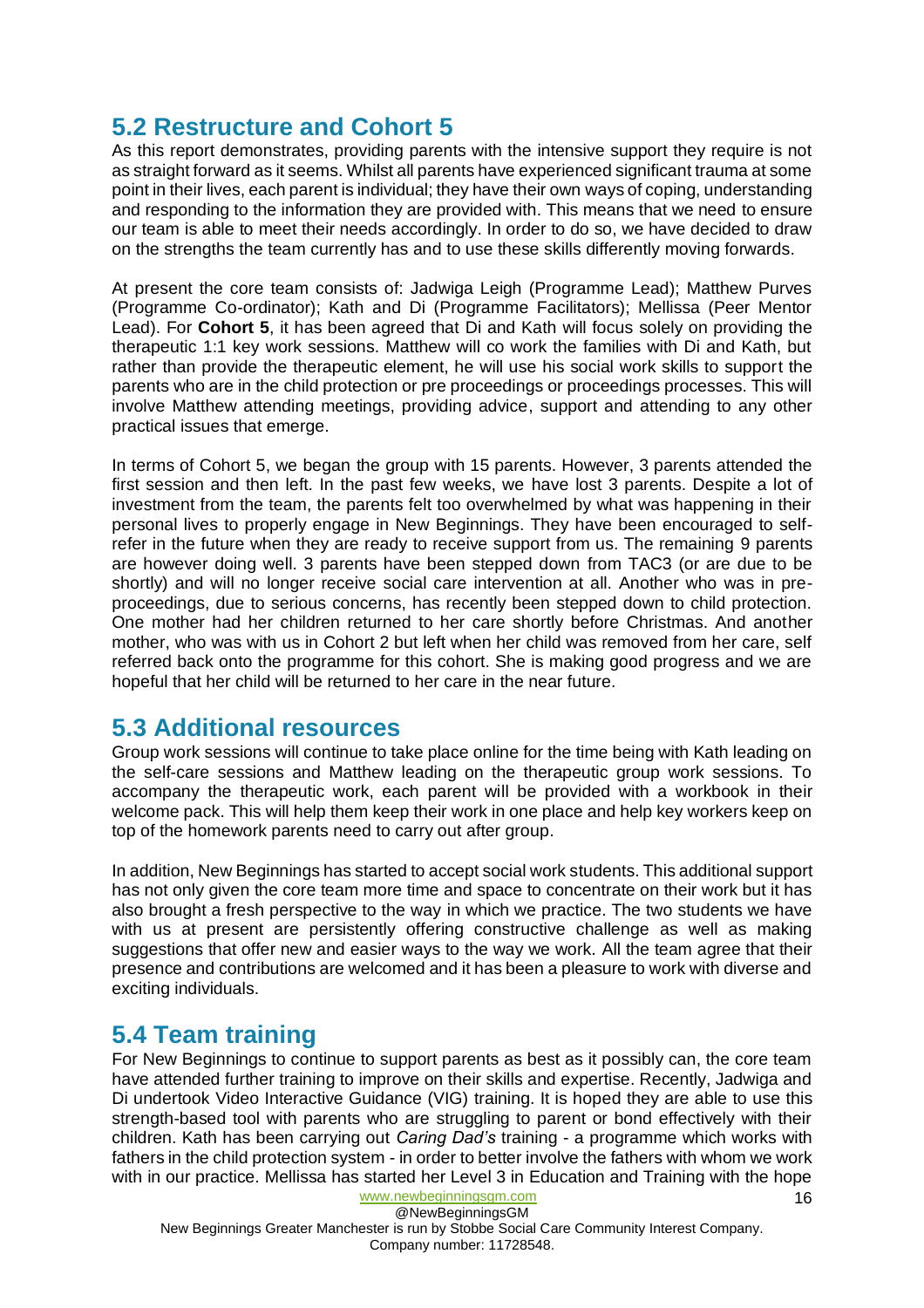of developing the peer mentoring part of the programme. And finally, Jadwiga and Matthew are due to train this year in Adult Attachment Interviews (AAIs) (see Pat Crittenden, 2016 as well as Clark Baim and Tony Morrison, 2011 for more information). It is hoped that the AAI process will help us better understand the attachment behaviours of those parents we have found difficult to keep engaged with New Beginnings. Parents who tend to have encountered particularly complex upbringings and who we refer to in 5.1 of this section.

#### <span id="page-17-0"></span>**5.5 The Butterfly Project**

We have learned that when parents complete the programme, their journey with New Beginnings does not come to an end. Instead of leaving and starting afresh, many of our parents ask to remain connected to us either for support or because they want to help other parents who join the programme. As mentioned previously, whilst there is the opportunity for parents to become peer mentors not all parents want to be peer mentors in the traditional sense. Some want to run art groups, cooking sessions, exercise classes and more.

The peer mentors we have at present all enjoy and benefit from the peer mentoring training programme that has been offered previously but in addition, they all feel that there needs to be additional layer of training provided. They feel this will better prepare them for the work they do on New Beginnings which primarily operates in the child protection arena. Following the evaluation, we have agreed that more time and energy now needs to be spent on this part of the programme which our peer mentors have decided to call, *the Butterfly Project*. We are in the early stages of this development, but more information will follow in due course.